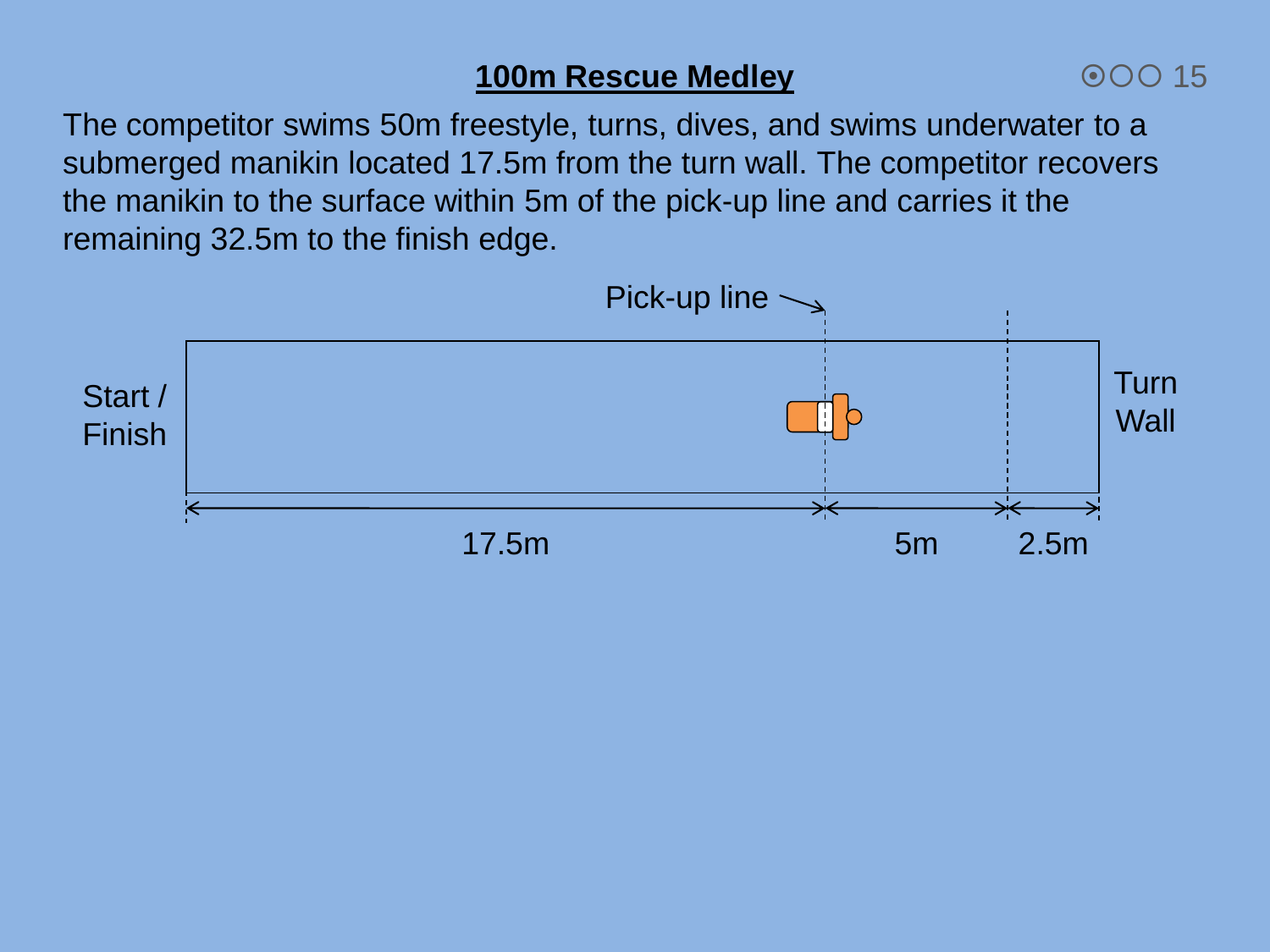## **Overview**

The key to this event is to balance your speed on the approach swim so that you have sufficient air left to swim underwater and recover the manikin. Swim smoothly and breathe regularly on the approach swim. Stopping at the end to take a deep breath can really slow you down – try to tumble-turn straight into the underwater swim.

## The Underwater Swim

1) Keep your head down, your arms outstretched and use a streamlined dolphin kick to swim underwater.

2) Swim relatively close to the bottom so that you don't have to reach down to grab the manikin.